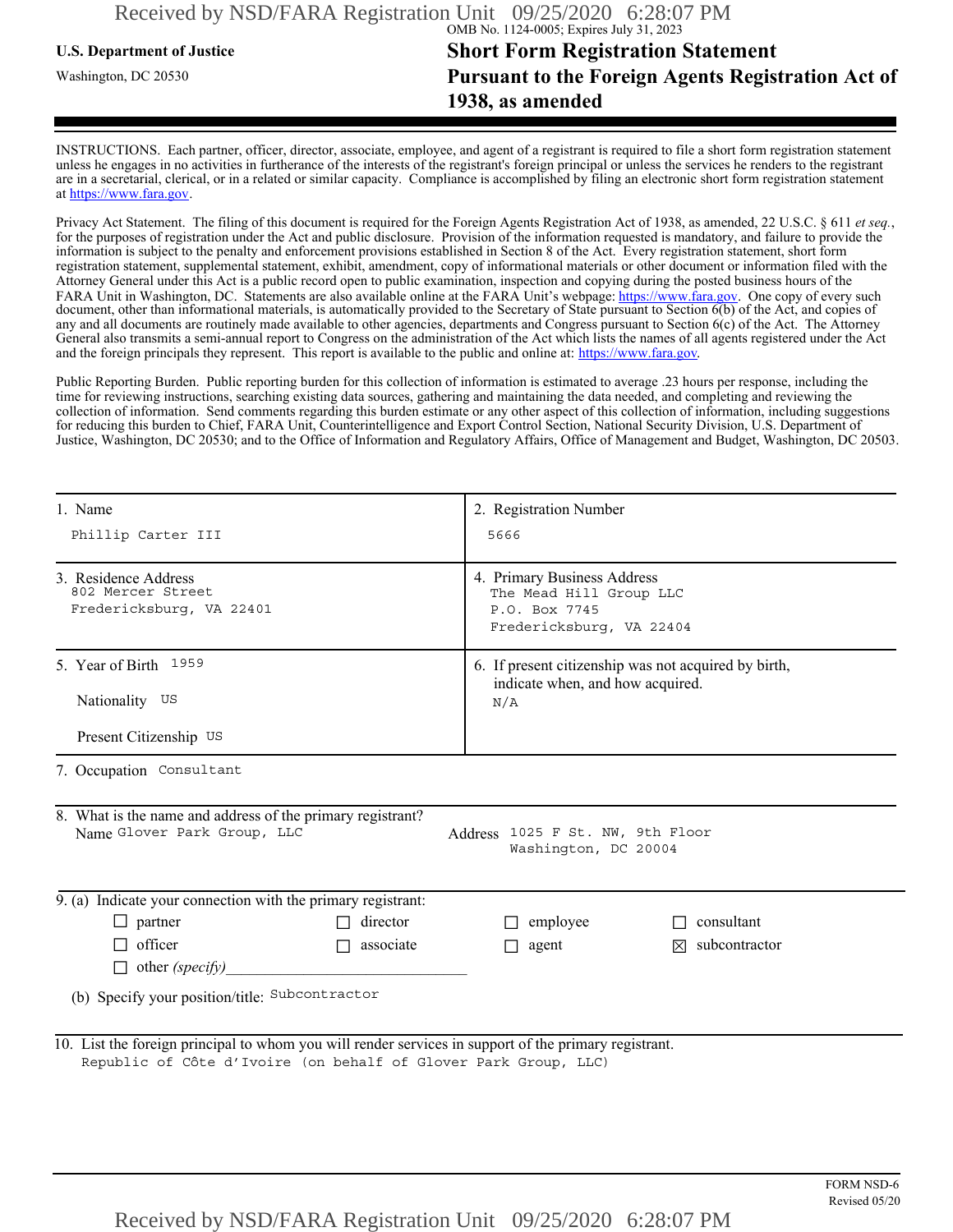|                                                                                              |                                                               | Received by NSD/FARA Registration Unit 09/25/2020 6:28:07 PM                                                                                                                                                |                             |        |                                                                                                                                                                                                                                                                                                                                                                                                                                    |
|----------------------------------------------------------------------------------------------|---------------------------------------------------------------|-------------------------------------------------------------------------------------------------------------------------------------------------------------------------------------------------------------|-----------------------------|--------|------------------------------------------------------------------------------------------------------------------------------------------------------------------------------------------------------------------------------------------------------------------------------------------------------------------------------------------------------------------------------------------------------------------------------------|
| through the primary registrant listed in Item 8.                                             |                                                               | 11. Describe in detail all services which you will render to the foreign principal listed in Item 10 either directly, or<br>the Republic of Côte d'Ivoire on government affairs and communications matters. |                             |        | The registrant will act on behalf of Glover Park Group, LLC as an advisor to the Presidency of                                                                                                                                                                                                                                                                                                                                     |
| Yes $\boxtimes$<br>dissemination of informational materials.<br>as public relations efforts. | No $\square$                                                  | 12. Do any of the above described services include political activity as defined in Section 1(o) of the Act <sup>1</sup> ?                                                                                  |                             |        | If yes, describe separately and in detail such political activity. The response must include, but not be limited to, activities<br>involving lobbying, promotion, perception management, public relations, economic development, and preparation or<br>Some of the registrant's activities may include contact with U.S. Government officials as well                                                                              |
| $\Box$ full time basis                                                                       |                                                               | 13. The services described in Items 11 and 12 are to be rendered on a                                                                                                                                       | $\boxtimes$ part time basis |        | $\Box$ special basis                                                                                                                                                                                                                                                                                                                                                                                                               |
|                                                                                              | $\boxtimes$ Fee: Amount \$ $^{TBD}$                           | 14. What compensation or thing of value have you received to date or will you receive for the above services?<br>$\Box$ Salary: Not based solely on services rendered to the foreign principal(s).          |                             |        |                                                                                                                                                                                                                                                                                                                                                                                                                                    |
| Yes $\boxtimes$<br>If yes, furnish the following information:<br>Date<br>see<br>attached     | candidates for any political office?<br>No $\square$<br>Donor | Political Organization/Candidate                                                                                                                                                                            |                             | Method | 15. During the period beginning 60 days prior to the date of your obligation to register under FARA, have you, from your own funds<br>and on your own behalf either directly or through any other person, made any contributions of money or other things of value in<br>connection with an election to political office or in connection with any primary election, convention, or caucus held to select<br>Amount/Thing of Value |
|                                                                                              |                                                               |                                                                                                                                                                                                             |                             |        |                                                                                                                                                                                                                                                                                                                                                                                                                                    |

## **EXECUTION**

In accordance with 28 U.S.C. § 1746, and subject to the penalties of 18 U.S.C. § 1001 and 22 U.S.C. § 618, the undersigned swears or affirms under penalty of perjury that he/she has read the information set forth in this statement filed pursuant to the Foreign Agents Registration Act of 1938, as amended, 22 U.S.C. § 611 *et seq.*, that he/she is familiar with the contents thereof, and that such contents are in their entirety true and accurate to the best of his/her knowledge and belief.

| September 25, 202 Phillip Carter III |              | /s/ Phillip Carter III                                                                                                                                 | eSigned |
|--------------------------------------|--------------|--------------------------------------------------------------------------------------------------------------------------------------------------------|---------|
| Date                                 | Printed Name | Signature                                                                                                                                              |         |
|                                      |              | - "Delkiel eniske" er 145.01 in Oenier 170 efter Antonier en eniskesslich the samme security in heliosophical material security in the samme influence |         |

Political activity," as defined in Section 1(o) of the Act, means any activity which the person engaging in believes will, or that the person intends to, in any way influence any agency or official of the Government of the domestic or foreign policies of the United States or with reference to the political or public interests, policies, or relations of a government of a foreign country or a foreign political party.

Received by NSD/FARA Registration Unit 09/25/2020 6:28:07 PM